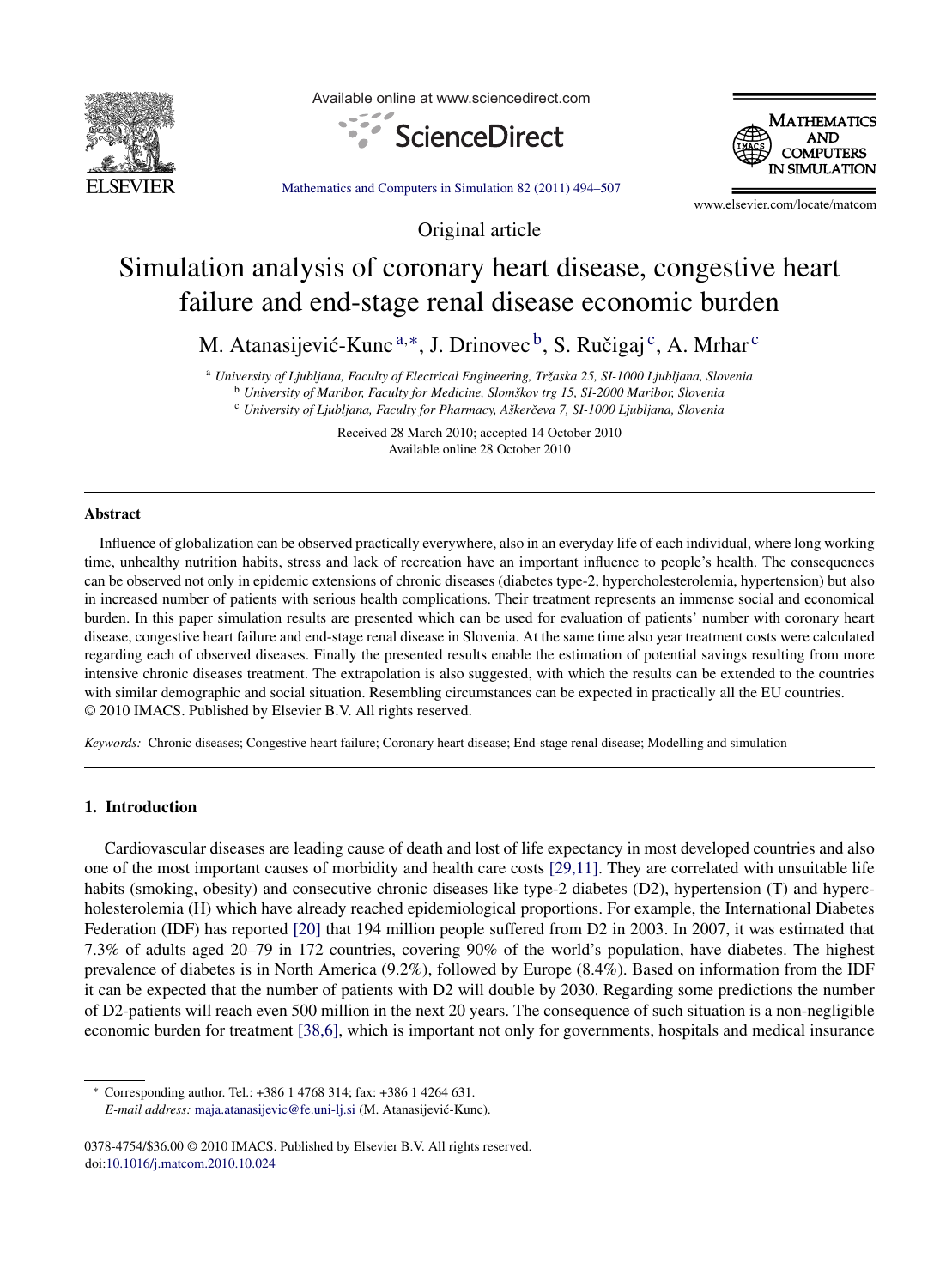companies, but also for individuals, especially when taking into account also the significant influence of these diseases and risk factors on serious health complications [\[5,7\].](#page--1-0)

The aim of this simulation study is to identify the main dynamic properties of coronary heart disease (CHD), congestive heart failure (CHF) and end-stage renal disease (ESRD), to estimate the number of patients in terms of age (also regarding smaller countries where national registries for all the mentioned diseases are not available), to estimate the treatment costs for each of the observed diseases, to predict the social burden of treatment, to estimate and evaluate possible savings, and to enable model extensions, with which a study of an ageing population's influence on the distribution of diseases as well as the economic burden would be possible. Model, which would fulfill all desired properties and aspects and would be at the same time also reasonably complex regarding the purpose of model usage, was not directly available in spite of the great number of publications in the area of health care.

Reported modelling results can be divided regarding several different criteria. From mathematical and/or engineering point of view they are usually distinguished regarding the form of used equations, used modelling approach (theoretical modelling, identification or combination of both) and/or computer realization. So models can be static or dynamic, linear or nonlinear, continuous or discrete, time-invariant or time-constant, deterministic or stochastic, with lumped or distributed parameters [\[31,16\].](#page--1-0)

From the viewpoint of the area and modelling goals, differentiation is even more heterogeneous [\[26,13,48\].](#page--1-0) Approaches can be distinguished not only regarding the form of used mathematical description, but also regarding several other important facts, like the level which can spread from cell metabolism and/or observation of individual patient [\[35,46,9,28\]](#page--1-0) to global (epidemiological) system description [\[6,5,7\]](#page--1-0) and [\[12,34,37,27\].](#page--1-0) In both situations it is possible to study the development of one or several diseases (or some other processes of interest), where in some cases also their interdependence is taken into account.

As human body, as well as other living systems, comprises a great number of close-loop mechanisms, models can be interpreted as open or close-loop [\[6,5,24,43\].](#page--1-0) In some cases modelling results are combined with healing influences which further enable also the extensions to economical aspects of disease development and the study of cost and cost-effectiveness of strategies and epidemiology [\[6,5,14,33\].](#page--1-0)

According to Ref. [\[4\],](#page--1-0) four main kinds of mathematical models in health care exist: biological modelling, clinical medicine, operations research and economic/system resources. Therefore the authors presented Archimedes, a new type of mathematical model, which includes all four components. This is very detailed and complex continuous simulation model connecting biological details, care processes and logistics to costs of health care systems.

For our purposes and goals such model is of course far too complex. The presented solution is restricted mainly to a quantitative evaluation of observed diseases and their influence on serious health complications and treatment expenses, which were evaluated for Slovenia. Then an extrapolation is suggested, which can be applied to countries with similar demographic and social situation [\[2\].](#page--1-0) It can be presumed that the circumstances are similar in practically all the EU countries. The modelling and simulations were realized in Matlab [\[32\]](#page--1-0) and Simulink [\[45\].](#page--1-0)

The work is organized as follows. First, model development is described, where special attention is given to its structure, which enables the sequential building of a dynamic system, taking into account all the observed risk factors, diseases, population distribution and treatment costs. In the next section model predictions regarding the development of CHF, CHD and ESRD are discussed. In Section [4](#page--1-0) the influence of extended chronic diseases treatment to reduction of mentioned complications and treatment costs are discussed. The paper ends with concluding remarks and some suggestions for future work.

#### **2. Model development**

The model structure is developed in such a manner that it enables sequential adding of each phenomena in the whole observed population while the evaluation of model results were compared with different data sources and at different model levels. The proposed structure is illustrated in Fig. [1](#page--1-0) where the three modelling phases are indicated.

The first phase of modelling enables the observation of mentioned chronic diseases and risk factors in percentage by age of the patients, the relations between the observed groups of patients and their possible overlapping [\[6\].](#page--1-0) These results can further be used for prediction of more serious complications. In this paper the influences to coronary heart disease, congestive heart failure and end-stage renal disease are presented (the second phase). Outputs from the first and the second modelling phase can also present an input data for estimation of extensiveness of observed groups of people taking into account the chosen geographical area. In our case the results are evaluated for Slovenia and developed